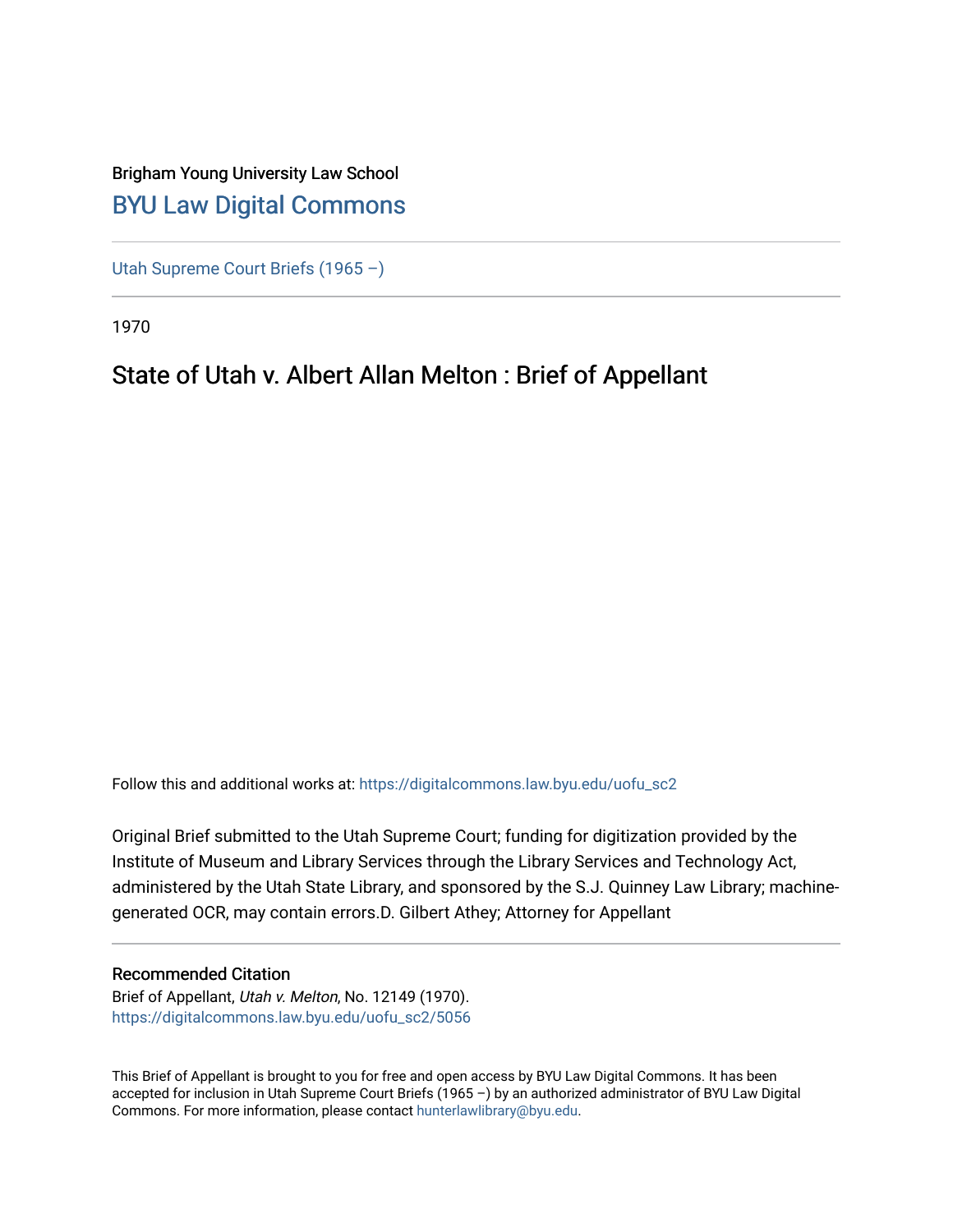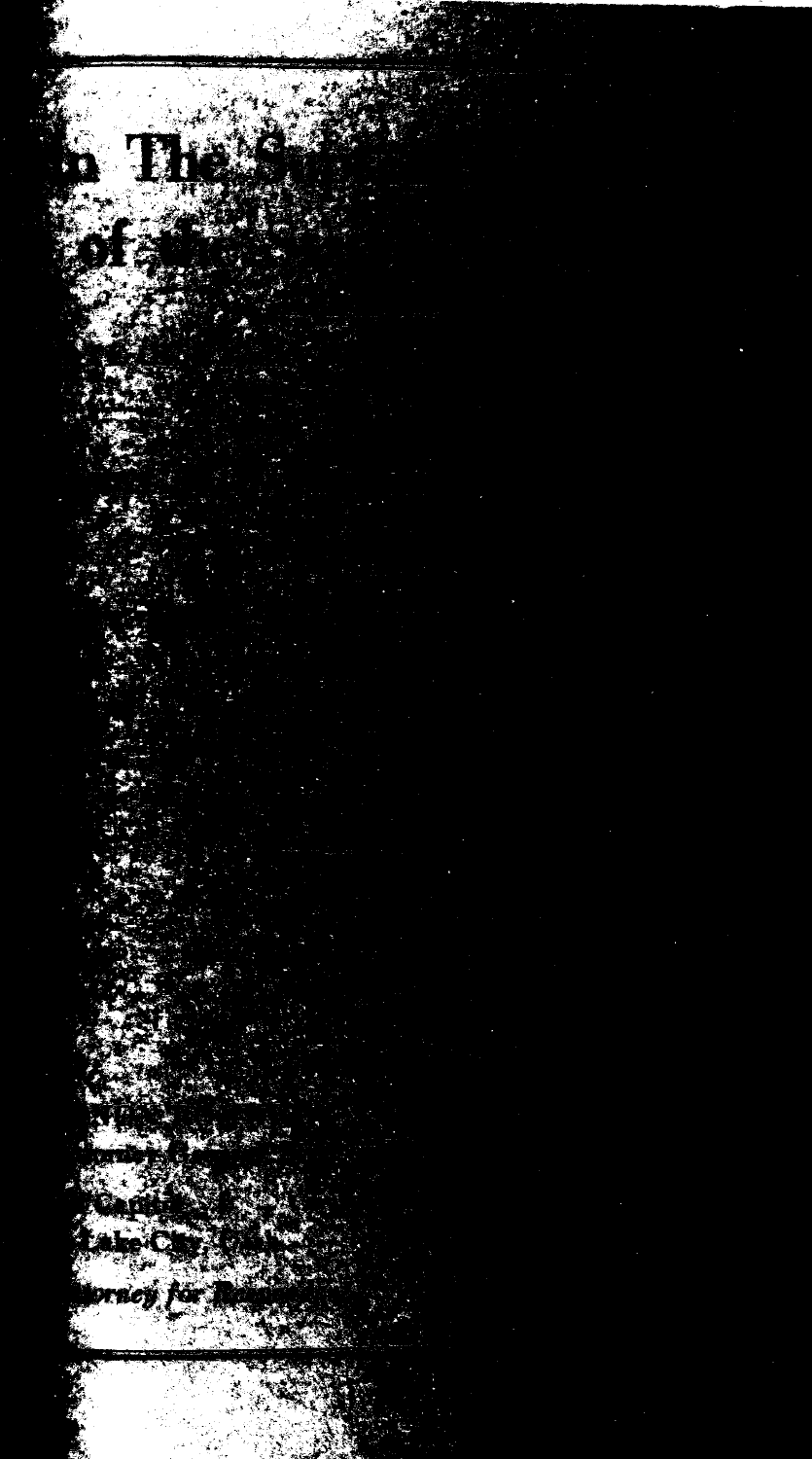### TABLE OF CONTENTS

 $\mathbf{1}$ 

'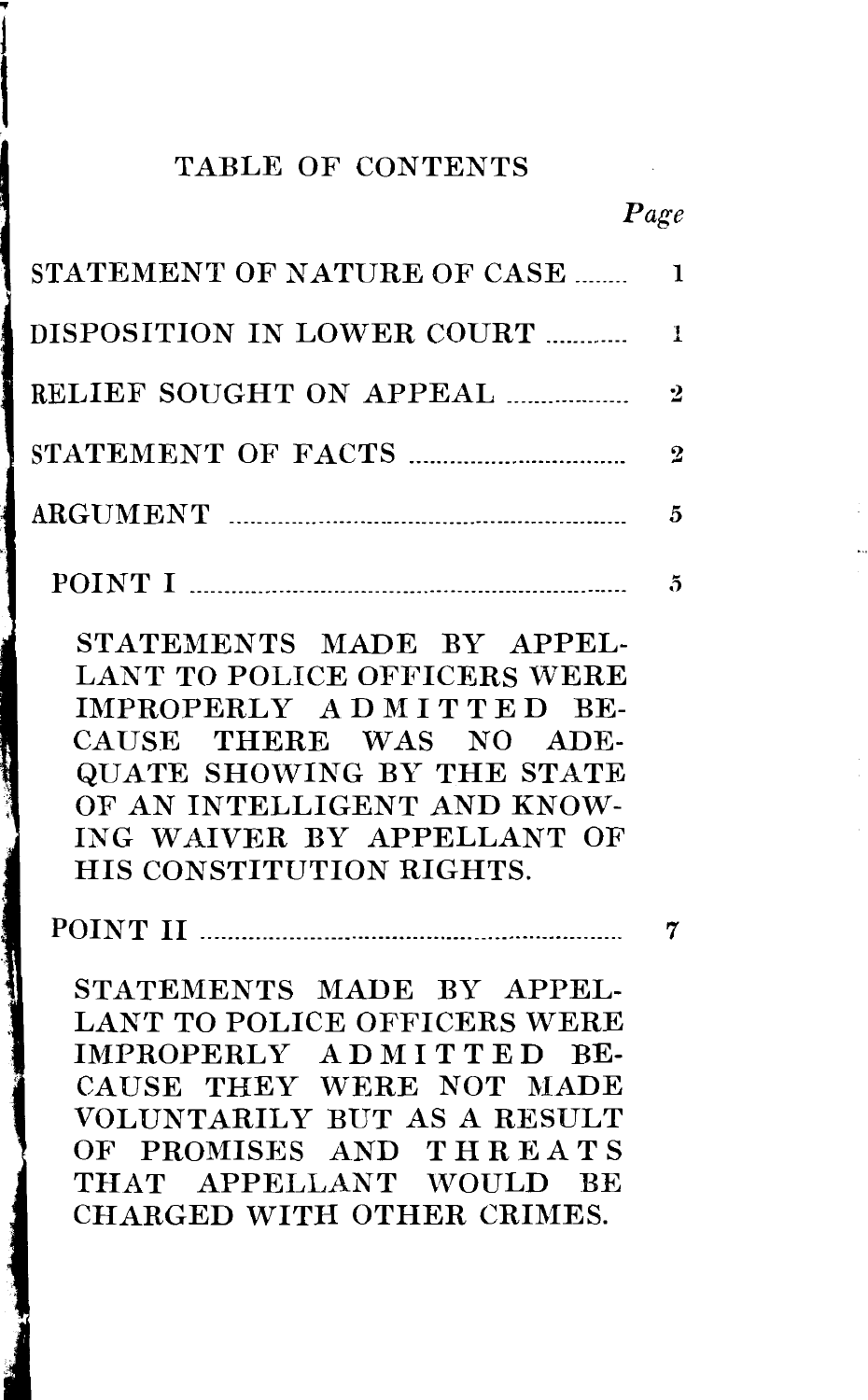### TABLE OF CONTENTS-Continued

#### $\tt POINT III$   $\tt....$  $11.$

*Page'* 

THE TESTIMONY OF HANES TEA WAS IMPROPERLY ADMITTED BE-CAUSE THE PROSECUTION DID NOT DISCLOSE IN THE BILL OF PARTICULARS THAT JAMES TEA WOULD BE A WITNESS FOR THE PROSECUTION AND APPELLANT WAS THEREBY PREJUDICED BY BEING UNABLE TO PREPARE A DEFENSE AND BEING UNFAIRLY SURPRISED AT TRIAL.

### $CONCLUSION$   $\cdots$   $\cdots$   $\cdots$   $\cdots$   $\cdots$   $\cdots$   $\cdots$   $\cdots$   $\cdots$   $\cdots$   $\cdots$   $\cdots$   $\cdots$

### CASES CITED

| Brady v. United States, 397 U.S. 742, 90 S. Ct.     |
|-----------------------------------------------------|
| Bram v. United States, 168 U.S. 532, 18 S. Ct.      |
| Garrity v. New Jersey, 385 U.S. 493, 87 S. Ct.<br>8 |
| Lynumn v. Illinois, 372 U.S. 528, 83 S. Ct. 917 9   |
| Miranda v. Arizona, 384 U.S. 436, 86 S. Ct. 1602 16 |
| People v. Boles, 221 Cal. App. 2d 455, 34 Cal Rptr. |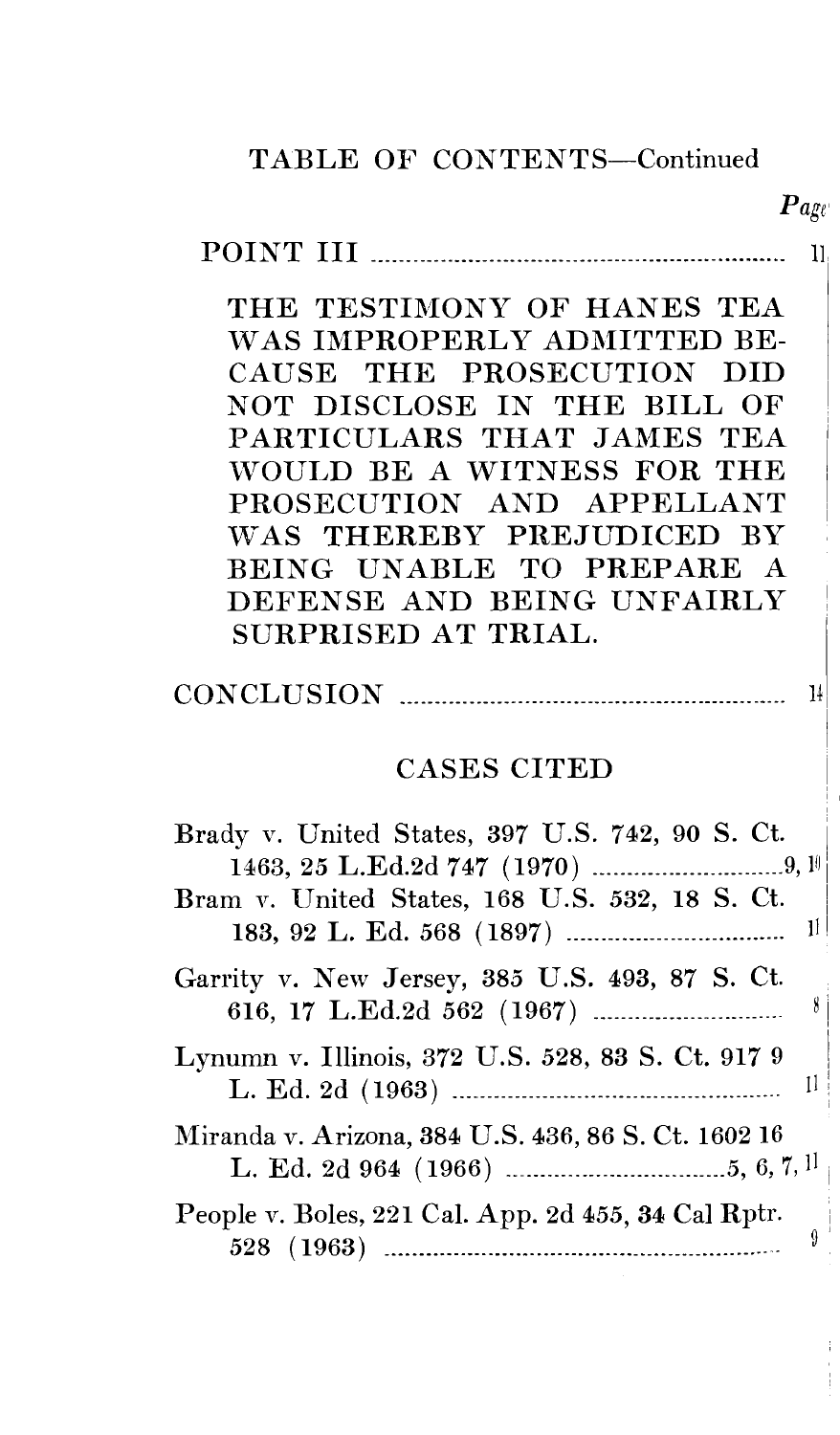### TABLE OF CONTENTS-Continued

*Page* 

| State v. Moraine, 25 Utah 2d 51, 475 P.2d 833                                                      |          |
|----------------------------------------------------------------------------------------------------|----------|
| Townsend v. Sain, 372 U.S. 293, 83 S. Ct. 795,                                                     | 9        |
| United States v. Bird, 293 F. Supp. $1265$ (D.<br>United States v. Leach, 427 F. 2d 1107 (1st Cir. | 6        |
| United States v. Sullivan, 421 F. 2d 676 (5th Cir.                                                 | 13<br>13 |
| Wyatt v. United States, 388 F. 2d 395 (10th Cir.<br>1968)                                          | 12       |

### STATUTES CITED

77-21-9, Utah Code Ann. (1953) ······························ 12

1 I

 $\mathbf{1}$ 

i) |<br>|

 $\overline{1}$ 

8

 $\overline{9}$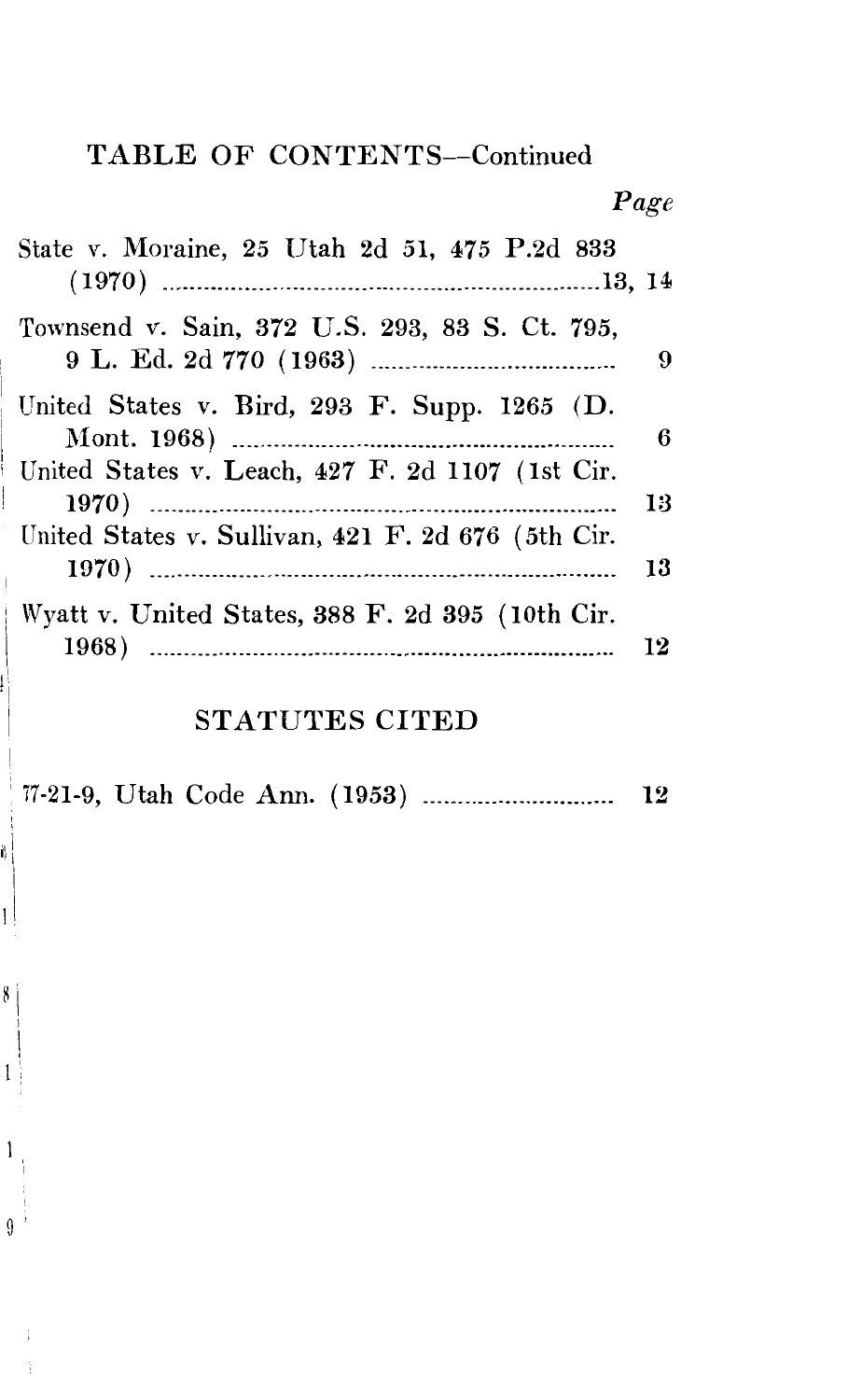# In The Supreme Court of the State of Utah

STATE OF UTAH, *Plaintiff-Respondent,*  -vs-ALBERT ALLAN MELTON, *Defendant-Appellant.*  Case No. 12149

### **BRIEF OF APPELLANT**

### STATEMENT OF THE NATURE OF THE CASE

The appellant, Albert Allan Melton, appeals from a conviction of robbery rendered in the Third District Court, Salt Lake County, State of Utah.

### DISPOSITION IN THE LOWER COURT

Appellant, Albert Allan Melton, was found guilty by a jury of the crime of robbery on April 23, 1970, and was thereafter sentenced to be committed to the Utah State Prison on April 27, 1970, for the term prescribed by  $law$ .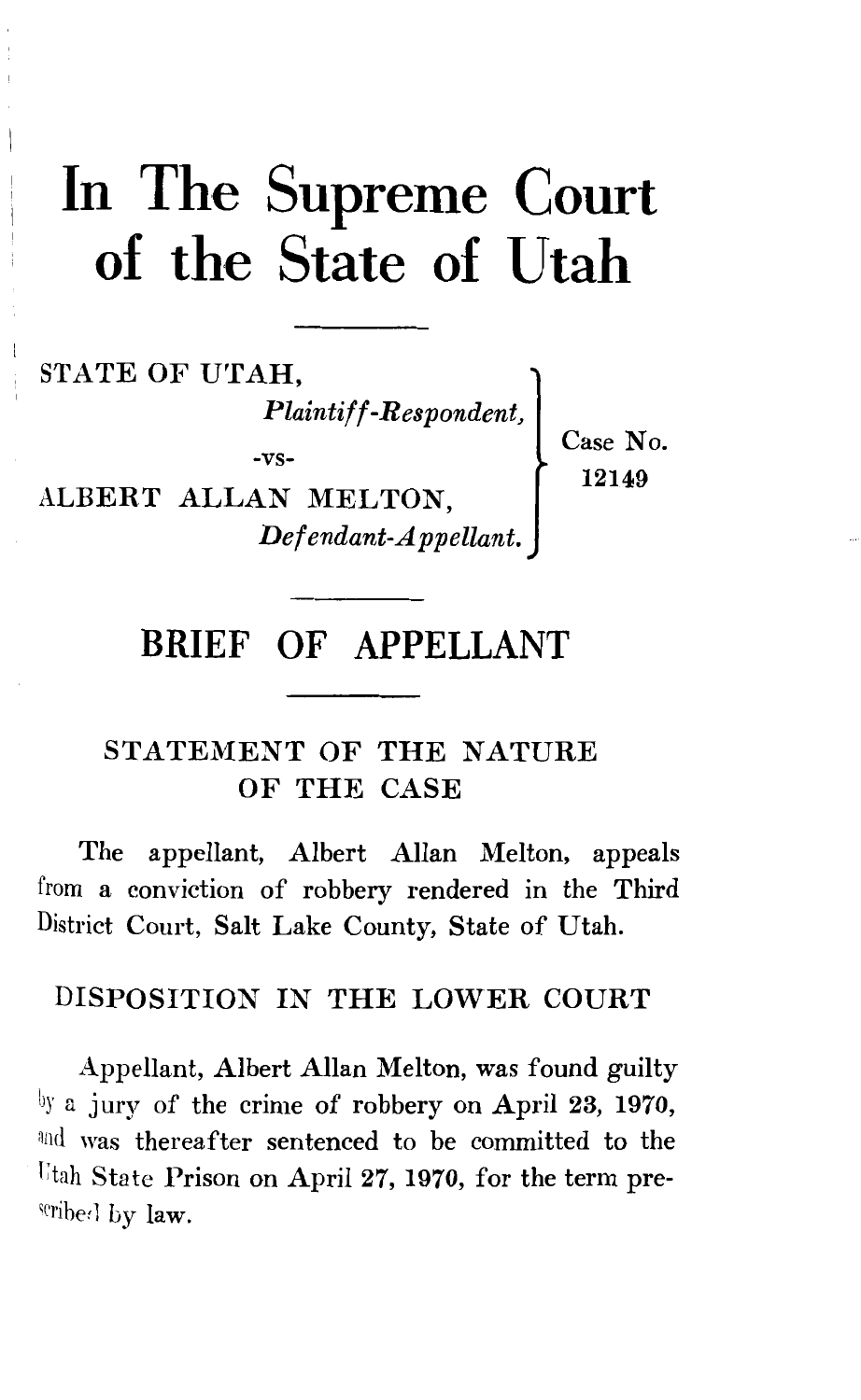#### $^\circ$ RELIEF SOUGHT ON  $^\circ$ . ., ,,' .. t\_\1 \_\_ 2:\_

*,.-;-!;'* ;, •', '.i -. ,:.-) '-\ ... secks a reversal of the; tion and a new trial.

### $\operatorname{\bf STATEMENT}$  OF  $\operatorname{\bf FACTS}$  ,  $\in$  211 *!* ... \:.. \-.", \' '., "· *"i.* \ \_.;:;.\_ ,. '\ "·' ' , -- •,

. ---.. ,·\_ \---: ·.

 $\overline{\text{On}}$  June 26, 1969 at about 7:30 p.m. the attendant at the Boston Building Garage, Frank Jamnik, was robbed by a man with a shotgun.  $(R. 84)$  Mr. Jamnik testified that at a lineup on January 10, 1970, and at the preliminary hearing he had-said he was "pretty sure" that appellant was the man who robbed him. but he was not "positive," not "100% sure." (R. 88-90). Mr. Jamnik identified appellant at trial as the one who robbed him on June 26, 1969()(R./86)/

James Tea testified over objection of appellant that on June  $26$ , 1969, the appellant borrowed a shot $g_{\text{un}}^{\text{215-13}}$ , at about  $5:00$  or  $6:00$  o clock p.m. and returned it that same night at about  $9:30$  p.m.  $(R. 91, 92)$  He admitted, however, that he did not remember that it was. June 26, 1969, when this occurred, but that the district attorney had told him that was the date. (R. 92)

**1: Officer Eloyd; Ledford testitied that he and Of**ficer Percy Clark arrested appellant on January 2, 1970, for armed robbery, and told him his rights under the *Miranda* decision. (R. 95) He stated that in the police car he showed appellant some handcuffs that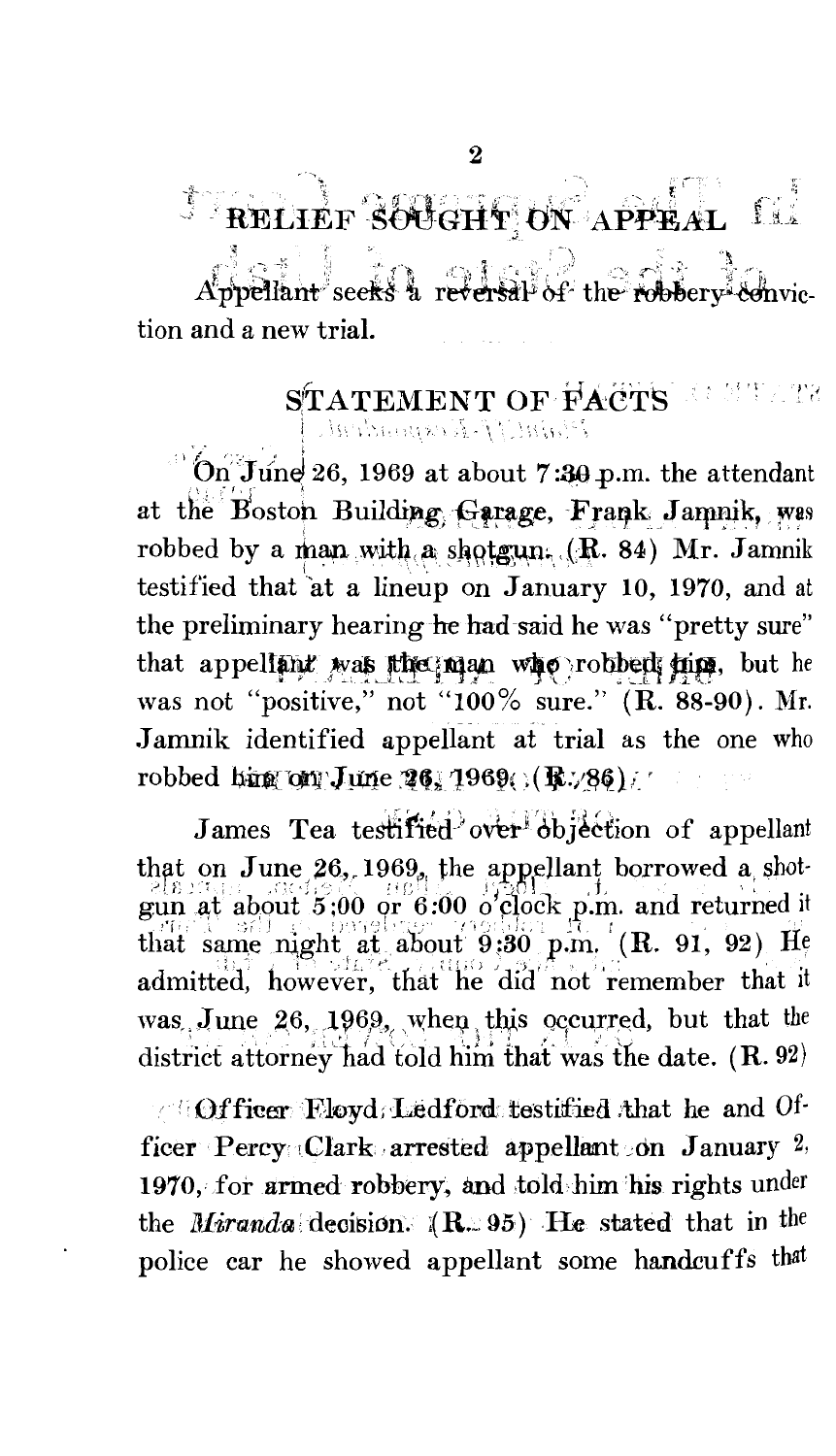were involved in the robbery. Appellant objected at this point on the grounds that there was no showing of a waiver of appellant's rights.  $(R. 95, 96)$ . Officer Ledford testified over objection that appellant said he had some handcuffs but he didn't know if that pair was his. He testified that appellant said he understood his rights, and that he wished to talk. However, when asked about the robbery he had nothing to say.  $(R. 97)$  Appellant was taken to the Salt Lake Jail Facility and booked. Officer Ledford stated that as he and Officer Clark were about to leave, appellant called them back and stated he wanted to talk.  $(R. 97, 98)$  This is in conflict with Officer Ledford's prior testimony at the Motion to Suppress hearing where he did not mention that appellant volunteered any information. Appellant was not readvised of his rights at this point in the jail, but Officer Ledford testified that he told appellant that the same rights still applied. This also was not testi fied to at the Motion to Suppress. Over objection, Officer Ledford stated that appellant told him and Offirer Clark that he was the one who borrowed Tea's shotgun and held up the Boston Building Garage on June 26, 1969. (R. 98, 99) On cross examination Officer Ledford stated he did not threaten appellant, but told him that he was a suspect in other cases.  $(R. 101)$  He didn't recall whether or not he told appellant these other charges (including a Federal charge) might be filed. \R. IOZ) Appellant- was told about these other charges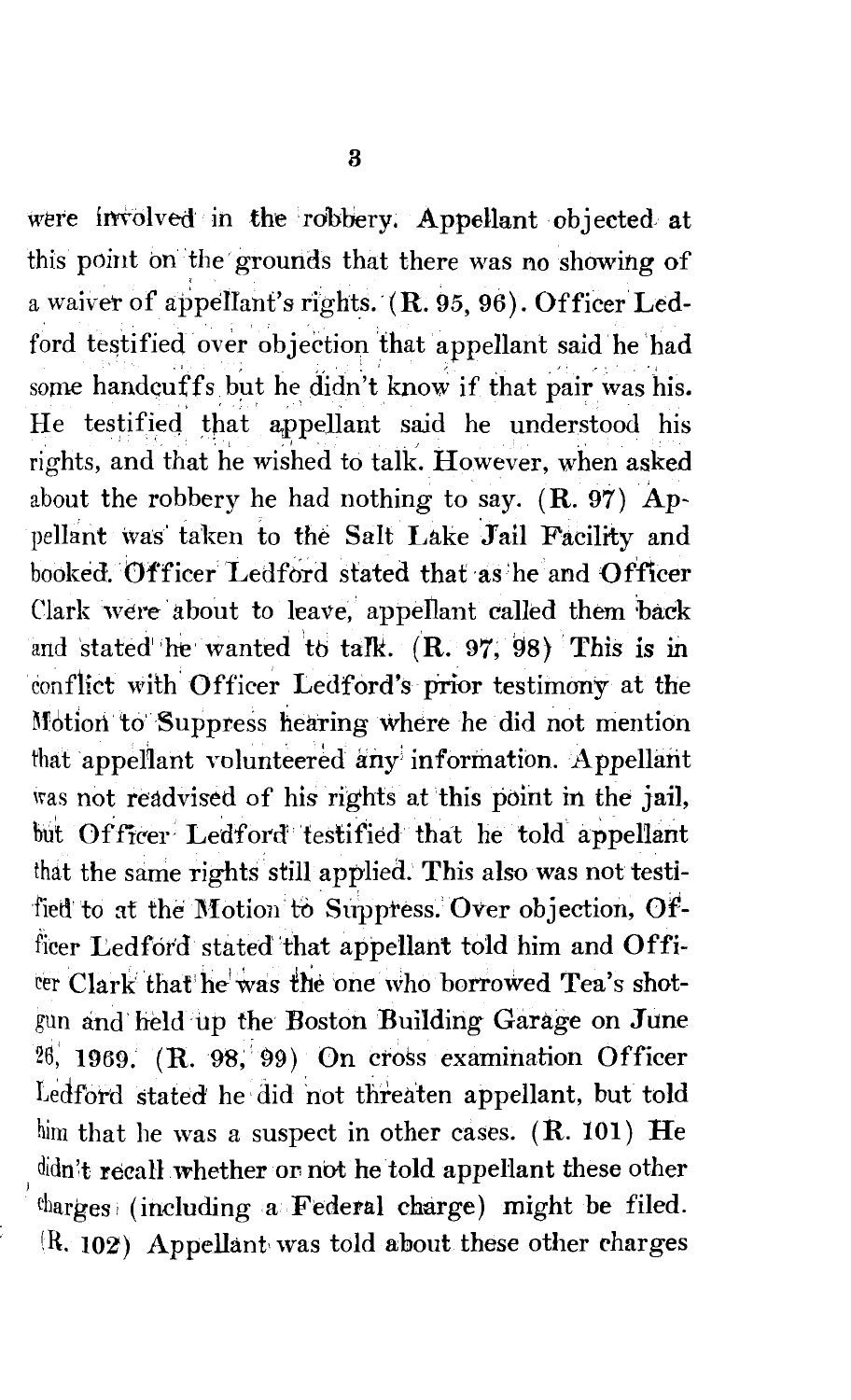merely "to inform him that there were other cases pending that he was a suspect." (R. 103) However, Officer Ledford did admit that part of the purpose was to induce a statement, but he said that was basically not the reasons,  $(R. 103, 104)$  because they (the police) felt the case was solved, despite the fact that the victim could not positively identify the defendant at that point in time. (R. 104, 105).

At the Motion to Suppress (R. 49-74) which was held prior to trial on March 23, 1970, appellant testi· fied that on the date of his arrest, January 2, 1970, Officers Ledford and Clark told him that if he did not cooperate other charges would be filed against him (R. 52, 53) and that they would try to see to it that his parole was revoked and that they would check to see if any other robberies could be pinned on him. (R. 55). He further testified that they did not readvise him of his rights at the jail and that he didn't know from the first warning whether he had to make a statement, though he had understood the first warning.  $(R. 57)$ He stated that they said he could fight the robbery from prison because he would get his parole revoked, but that if he cooperated they (the police) would see that no hold was placed on him,  $(R. 57)$  and he would be back out of prison.

Officer Ledford denied making any threats or promises at this hearing  $(R. 64-66)$  and at the trial.  $(R<sup>2</sup>$ 101) Officer Clark also testified that no threats of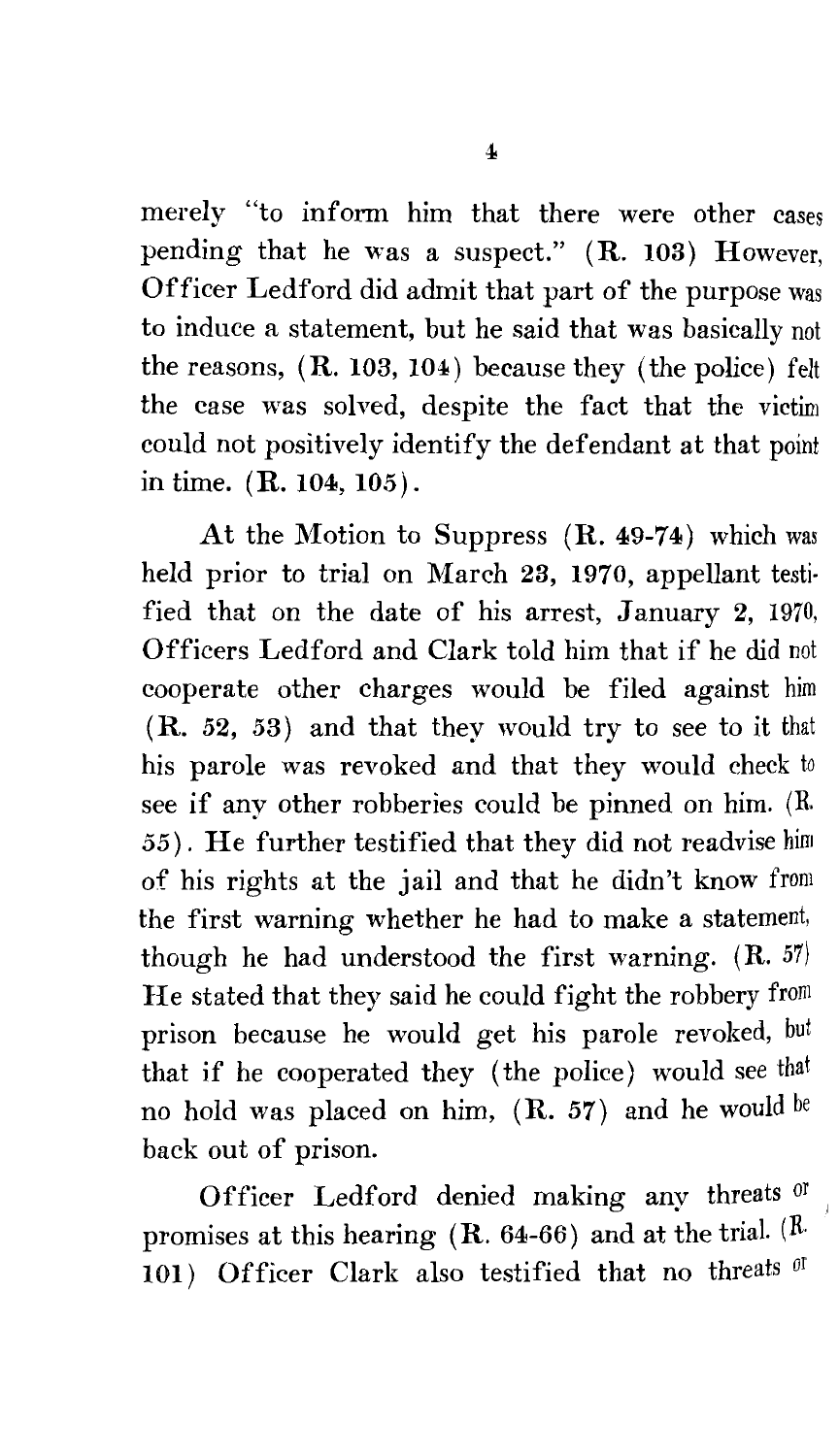promises were made to get appellant to cooperate, but that appellant was told about other charges that could be filed merely to inform him of that fact.  $(R. 70, 72)$ 

The trial court denied appellant's Motion to Suppress the statements in question.

### **ARGUMENT**

### POINT I

STATEMENTS MADE BY APPELLANT TO POLICE OFFICERS WERE IMPROPERLY ADMITTED BECAUSE THERE WAS NO ADEQUATE SHOWING BY THE STATE OF AN INTELLIGENT AND KNOWING WAIV-ER BY APPELLANT OF HIS CONSTITU-TION AL RIGHTS.

Under *Miranda v. Arizona*, 384 U.S. 436, 86 S. Ct. 1602, 16 L.Ed.2d 692 ( 1966), it is clear that when an accused is in custody he must be given certain warnings before he can be interrogated. There is no question here but that appellant was in custody in that he was under arrest. These rights can be waived, but *Miranda*  held that there is a heavy burden on the state to show that the accused knowingly and intelligently waived his privilege against self-incrimination and his right to counsel. 384 U.S. at 475. If an individual is alone and indicates in any way that he does not wish to be interro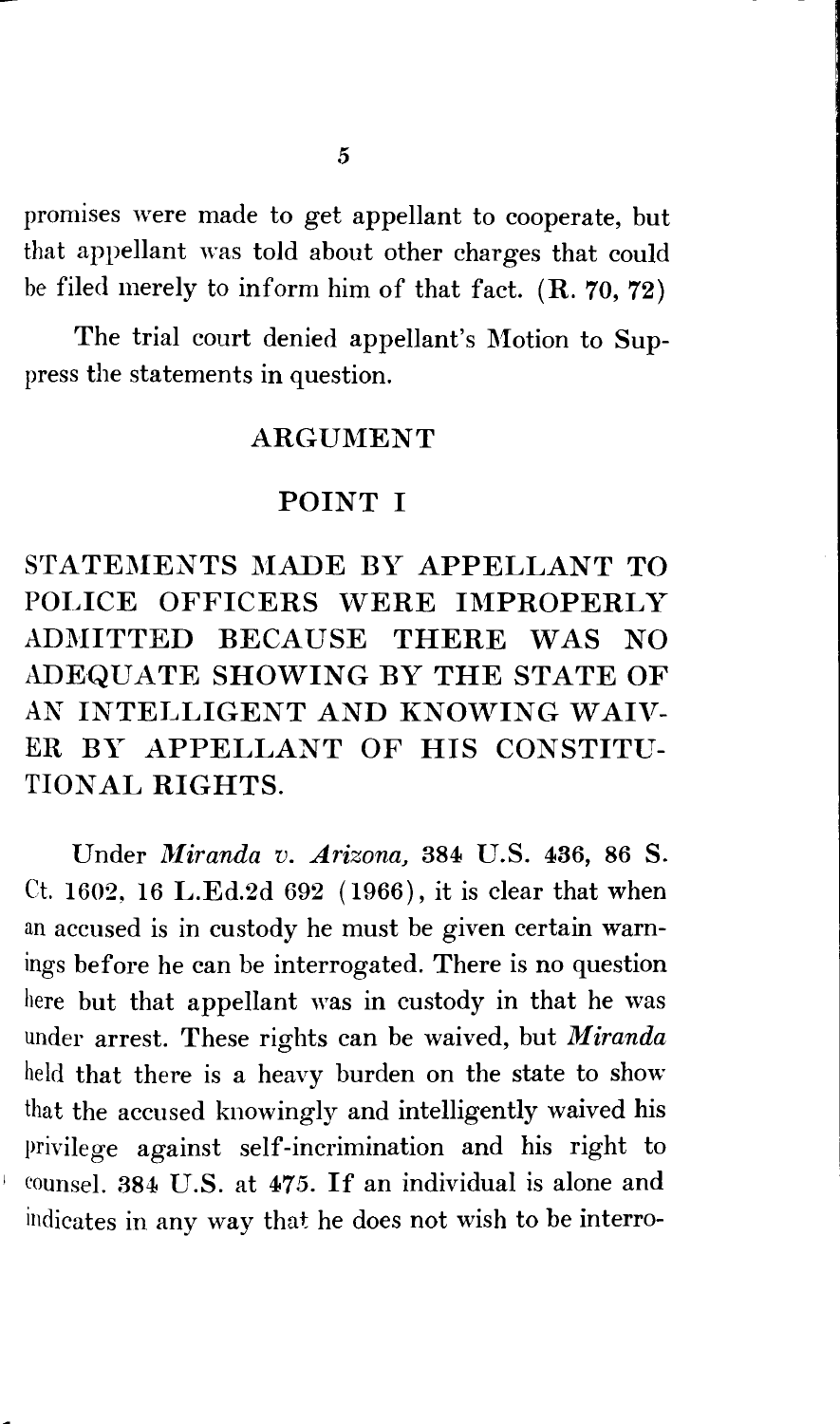gated after he is warned, the police may not question him. 384 U.S. at 445. This is based on the rationale of trying to stop situations where an accused person says "no" to attempts at questioning and the police refused to accept "no" for an answer. *United States v. Bird,*  293 F. Supp. 1265 (D. Mont., 1968). In *Bird*, the accused stated that he did not wish to discuss the matter and then later made a statement. The court held that where an accused first states that he does not want to talk and then later makes a statement, the burden on the state is greater to show a valid waiver.

In appellant's case, appellant indicated in the police ear that he did. not have anything to say about the robbery, and that he understood his rights. (R. 97} Soon thereafter in the jail appellant gave a statement to the police officer. Appellant testified at the Motion to Sup· press that this was under threats and that he was not readvised under *Miranda.* (R. 52-55) Officer Ledford testified at trial, but not at the Motion to Suppress, that appellant volunteered this statement. (R. 97, 98) He also testified that appellant was not readvised of his rights.  $(R. 101)$  Officer Clark testified at the Motion to: Suppress but not to the effect that appellant volunteered any statements, but simply that no threats or promises were made.  $(R. 70-72)$ . Thus, there is the statement of one officer, in which he neglected to mention at the Motion to Suppress, that the statement of appellant was volunteered. This was contradicted by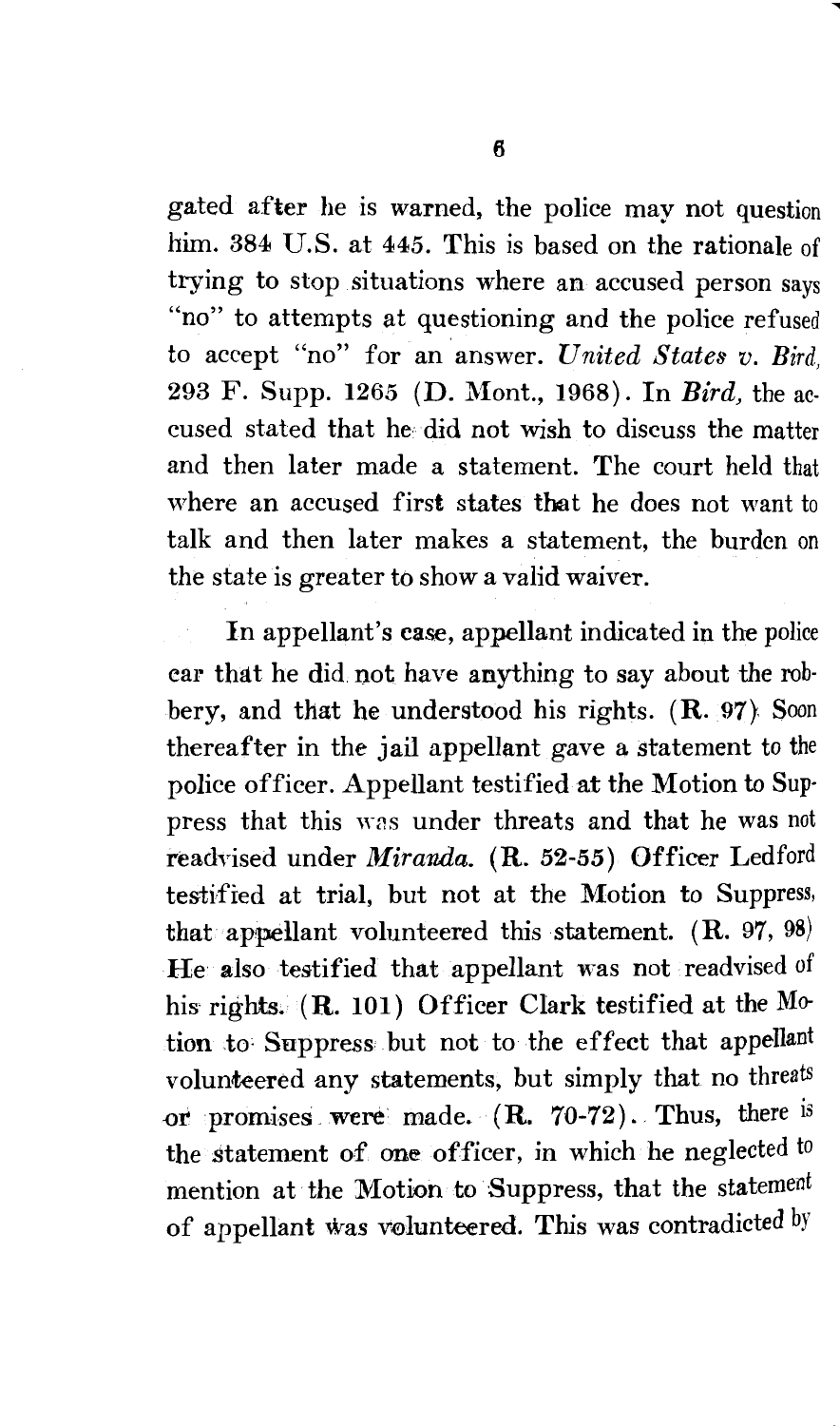appellant and was not supported by the other police officer who was present. The Court in *Miranda* stated that a valid waiver will not be presumed from the silence of the accused after he has been warned and from the fact that a statement was eventually obtained. 384 U.S. at 475.

Thus appellant contends that since he refused to talk about the charge to the police in their police car, they were under a duty not to question him further and that any statements resulting from such further questioning are inadmissable under *Miranda*. Further, the state has not met the heavy burden it bears under *Miranda* of showing that there was a valid waiver and a volunteered statement by simply introducing the contradicted and unsupported statement of one police officer, whose testimony was inconsistent with his own prior testimony on the same subject. *Miranda* held that an accused's constitutional rights have been violated if a conviction is based in whole or in part on an involuntary confession regardless of its truth or falsity and  $\lim_{h \to 0}$ even if there is ample evidence aside from the confession to support the convictions. See footnote 33, 384 U.S. at 464. Therefore appellant contends that he is entitled to a reversal of his conviction, and a new trial.

## POINT II.

server with

STATEMENTS MADE BY APPELLANT TO POLICE OFFICERS WERE: IMPROPERLY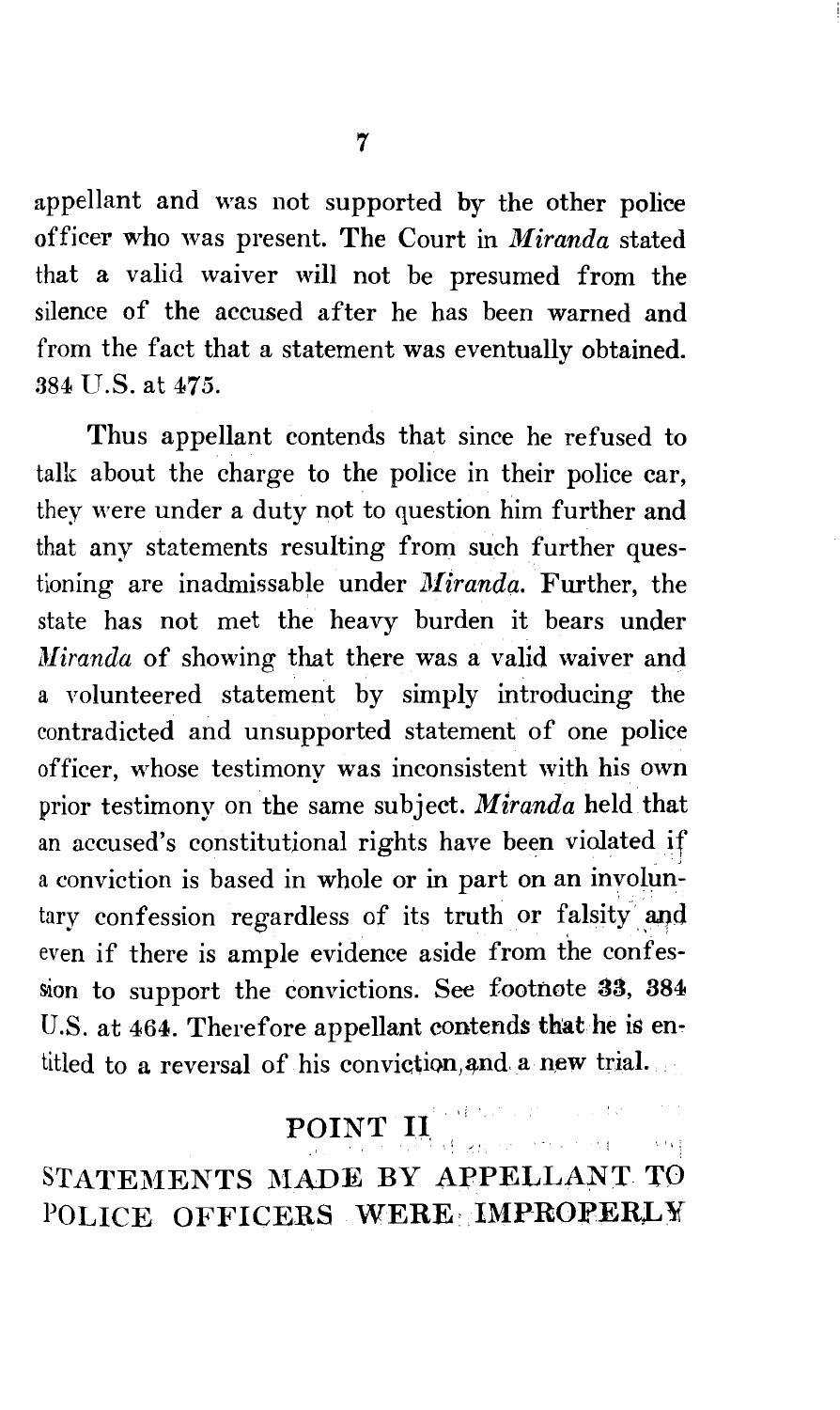ADMITTED BECAUSE THEY WERE NOT l\IADE VOLUNTARILY BUT AS *A* RESULT OF PROMISES AND THREATS THAT AP-PELLANT WOULD BE CHARGED WITH OTHER CRIMES.

Appellant testified that he was threatened by police officers that if he did not cooperate with them they had other charges they could bring against him and that they would see to it that his parole was revoked. ( R. 52, 53, 55) He also testified that promises were made to him on the condition that he cooperated. (R. 57) These threats and promises were denied by the police officers, but both officers Ledford and Clark testified that appellant was told about the other charges that could be brought  $(R. 70, 101, 102)$ , merely to inform appellant of this fact. However, Officer Ledford did admit on cross-examination that even though the basic purpose of telling appellant about these other charges was not to induce him to make a statement, "there was some inference to that." ( R. 104)

The law seems well settled that a confession is not made involuntary only by the presence of the third degree or physical coercion. "Coercion that vitiates a confession ... can be mental as well as physical .... Subtle pressure may be as telling as course or vulgar ones... *"Garrity v. Jersey,* 385 U.S. 493, 496, 87 S. Ct. 616. 17 L.Ed.2d 562 (1967). The basic standard of whether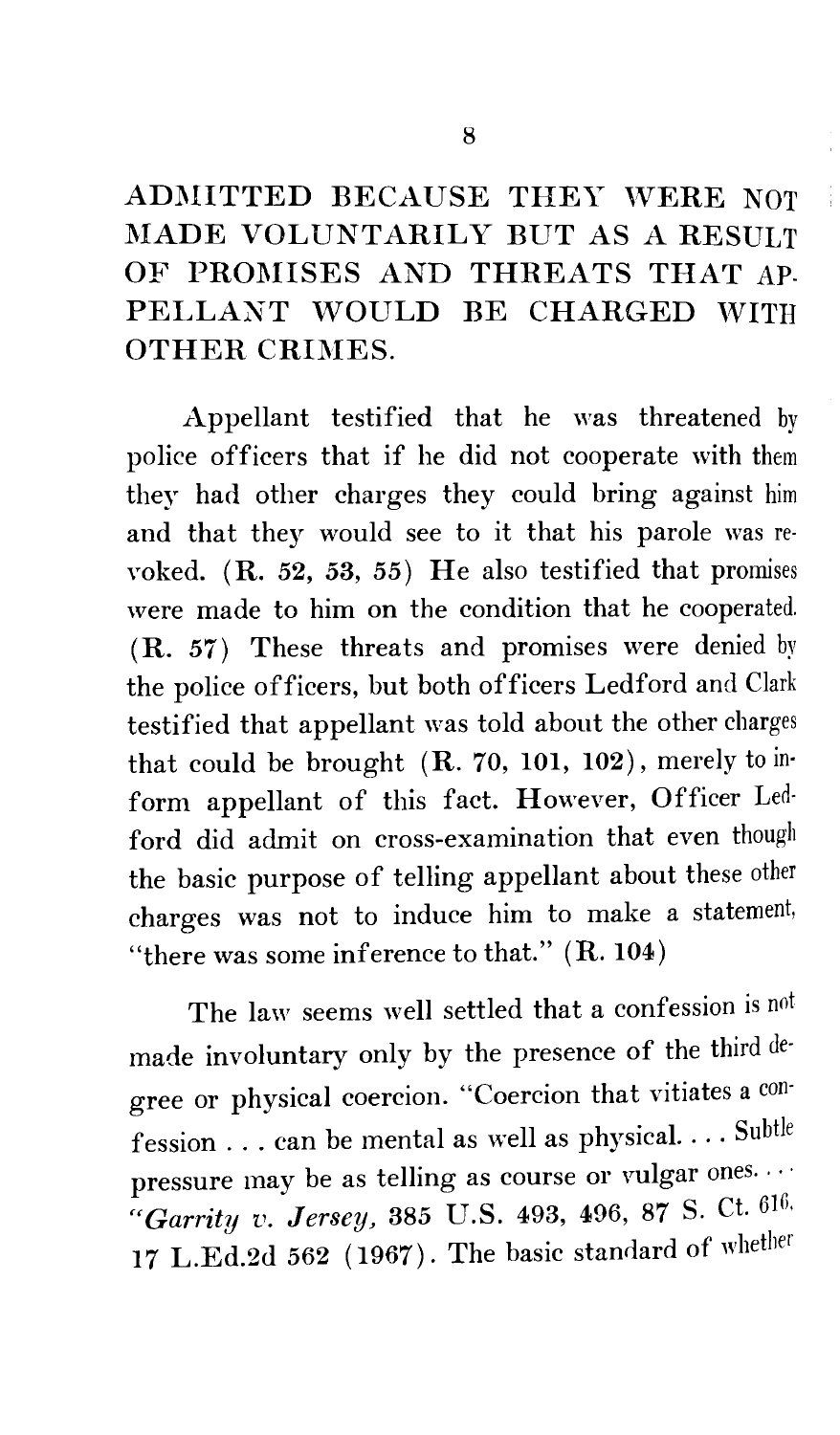a confession is voluntary or not is well summarized in *Townsend v. Sain,* 372 U.S. 293, 83 S. Ct. 795, 9

L.Ed.2d 770 (1963). The Court said there that if the "... individual's 'will is overborn' or the confession not the 'product of rational intellect and free wil,'" the confession will be inadmissable because coerced. Significantly it is also there stated, 372 U.S. at 307, that "these standards are applicable whether a confession is the product of physical intimidation or psychological  $presure. . . ."$ 

The United States Supreme Court has further laid out what constitutes a voluntary confession. To be admissable a confession must be "... freely and voluntarily given: that is, must not be extracted by *any sort of threats* or violence, nor obtained by any direct or *implied promises, however slight,* nor by the exertion of any improper influence." (emphasis added) *Brady v. United States,* 897 U.S. 742, 753, 90 S. Ct. 1463, 25 L.Ed.2d 747 (1970). From this language it is clear that speculation as to the amount of pressure exerted will be largely useless as even "implied promises, however slight" and "any sort" of threat will invalidate the confession.

A case similar to appellant's is *People v. Boles,* 221 Cal. App.2d 455, 34 Cal. Rptr. 528 ( 1963). There a conviction of receiving stolen property was reversed because a confession admitted at trial was held not voluntary. The police officer in *Boles* told the defendant at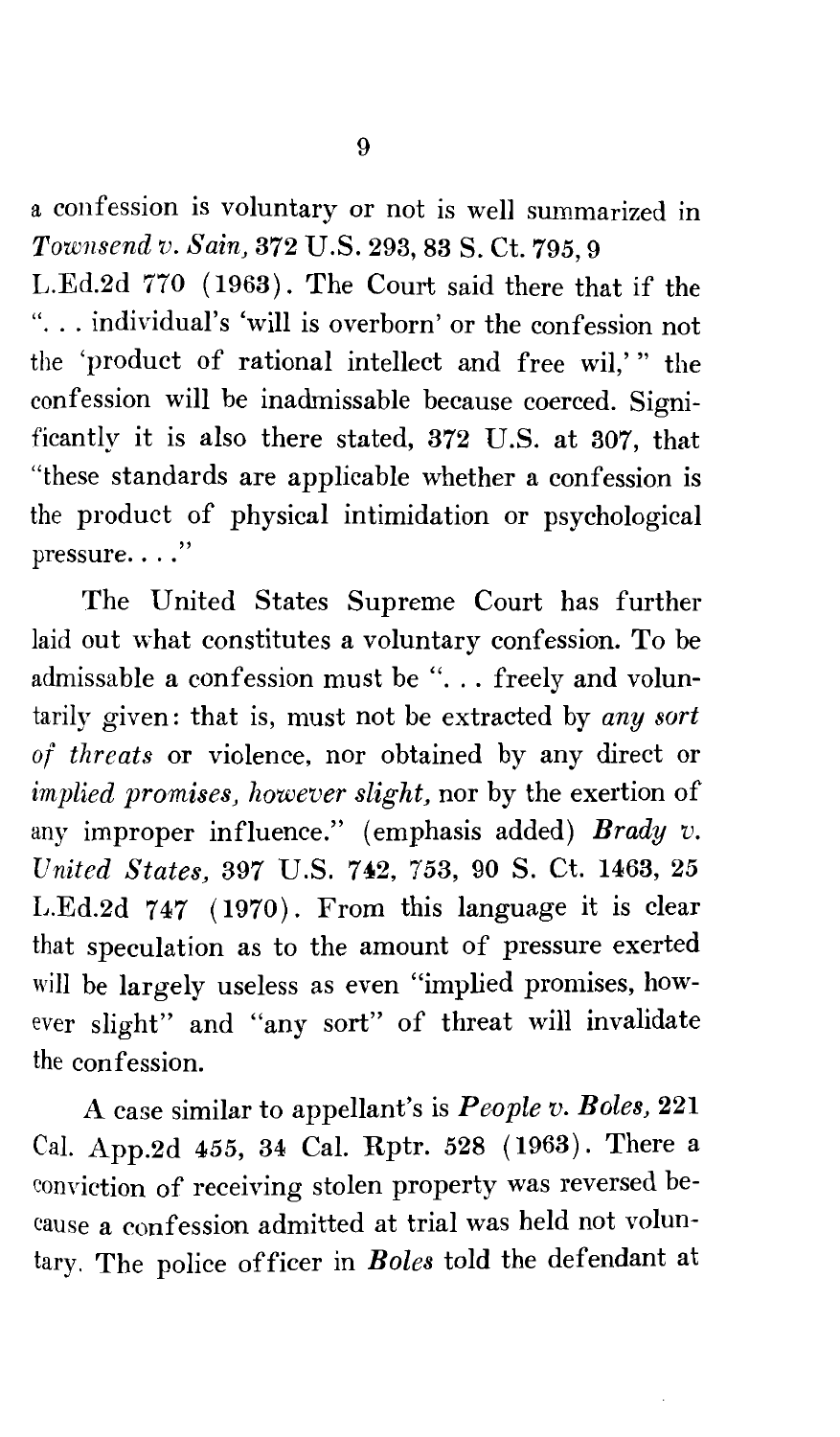the police station that he wanted to get to the bottom of the thing, and that he was going to charge defendant with burglary. The defendant said that he was not involved in the burglary. The offieer told him that he would not charge him if he was not involved and if he told what he knew about the case. The resulting statement was held to be coerced and so invalidated the confession.

In appellant's case, taking the evidence in the light most favorable to the State, the officers did not state that appellant would be charged if he didn't cooperate or that he would not be charged if he did cooperate. However, if one is told that there could be charges filed against him, the obvious inference is that the charges will be brought if he fails to cooperate and they will not be brought if he cooperates. It strains the reality of the situation to believe that police officers tell an accused person about other cases that could be brought against him merely to inform him of this fact so he will be aware of it. They are under no duty to so inform.

 $\mathbf{W}$ here a defendant is told that other charges could be filed against him while in a jail setting, while' an investigation of a robbery is being made and while the victim states he is unable to positively identify the per· petretor of the crime and a confession is clearly needed to solve the case, the conduct by the police officers would clearly fit into the *Brady v. United States, supra,*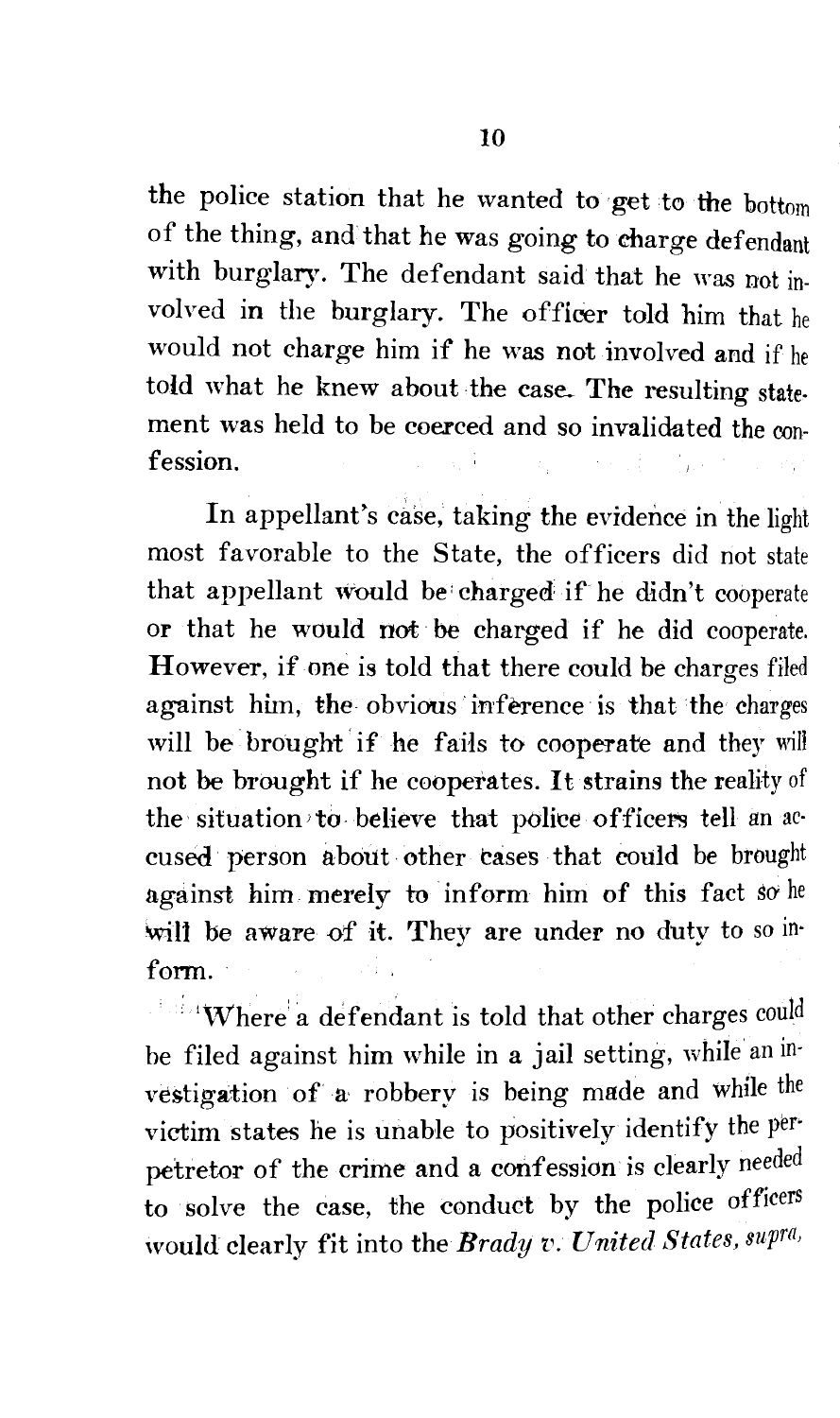category of "implied promise, however slight" in that it was at least an implied promise that if cooperation were forthcoming, other charges would not be filed. This plus the fact that Officer Ledford admitted that an inference of his and Officer Clark's activity would be to induce a statement comes quite clearly within the prohibition of the above cases and therefore the resulting statements should not have been admitted.

Whether the police officers actually had the power and authority to carry out their threats and promises is not a question here. In *Lynumn v. Illinois,* 372 U.S. 528, 83 S. Ct. 917, 9 L.Ed. d 922 ( 1963), the Court held that it was of no consequence if the promissor had the power to carry out the threat or promise. so long as the confessor believed he had the power. A police officer in a jail would clearly come within this rule of apparent authority. *Bram v. United States,* 168 U.'S. 582, 18 S. Ct. 183, 92 L.Ed. 568 ( 1897) .'

Appellant submits that as the statements made at the jail were inadmissable his constitutional rights under *Jliranda* have been violated regardless of the truth or falsity of the confession or even if there is no other evidence to support the conviction. 884 U.S. at 464.

### POINT III , where  $60$   $\pm$   $00$   $\pm$   $00$   $\pm$   $00$   $\pm$

THE TESTIMONY OF JAMES TEA WAS IM- $\texttt{PROPRERLY}$   $\texttt{ADMITRED}$ ,  $\texttt{BECAUSE}$  :  $\texttt{THE}$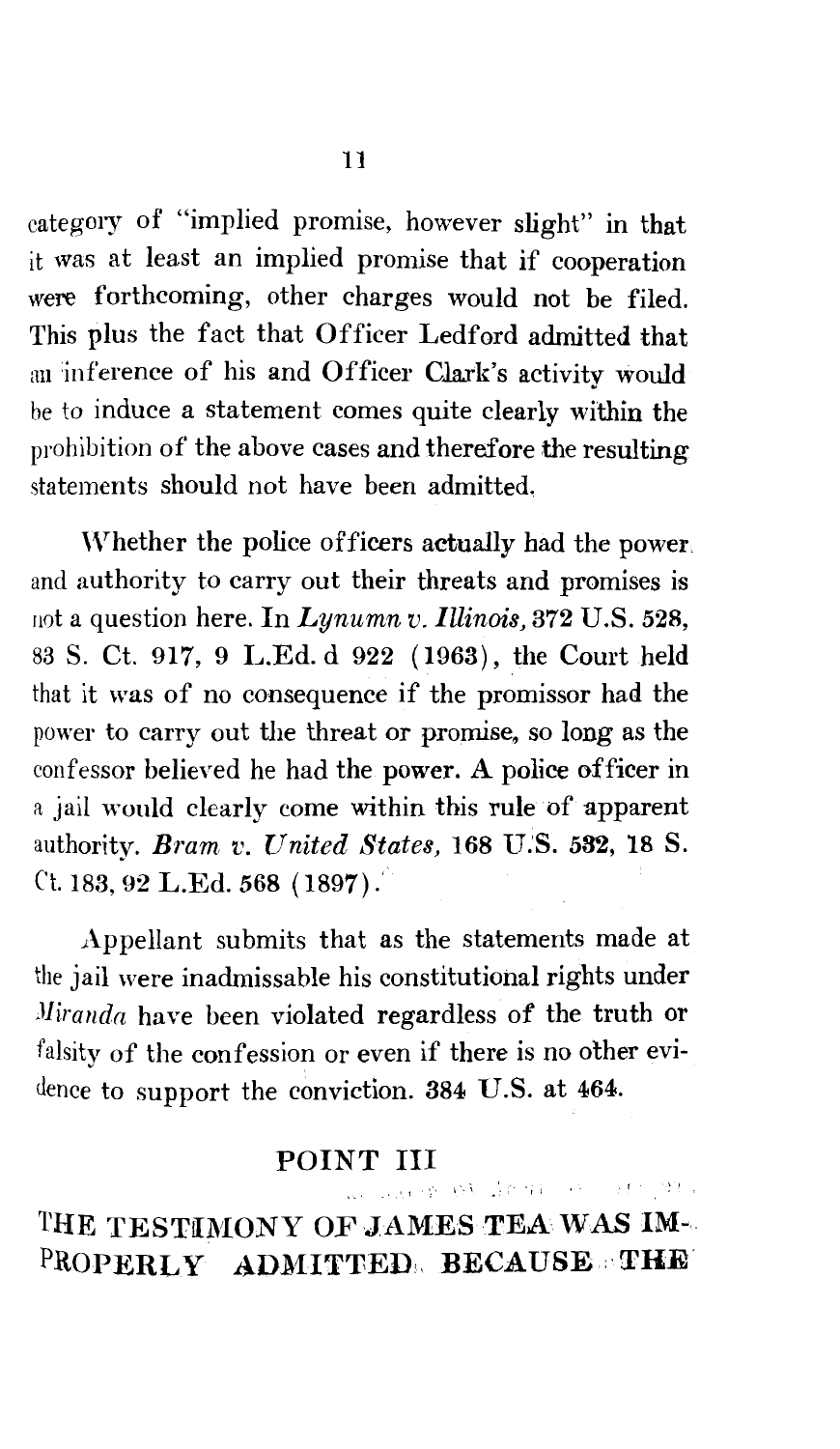PROSECUTION DID NOT DISCLOSE IN THE BILL OF PARTICULARS THAT JAMES TEA WOULD BE A WITNESS FOR THE PROSE-CUTION AND APPELLANT WAS THERE-BY PREJUDICED BY BEING UNABLE TO PREPARE A DEFENSE AND BEING UN-FAIRLY SURPRISED AT TRIAL.

The Utah Statute governing the bill of particulars is 77-21-9, Utah Code Ann., (1953). That statute provides in part:

When an information ... charges an offense in accordance with provisions of§ 77-21-8, but fails to inform the defendant of the particulars of the offense, sufficiently *to enable him to prepare his defense,* ... the court ... shall at the request of the defendant order the prosecuting attorney to furnish a bill of particulars containing such information as may be necessary for these purposes....

The purposes of a bill of particulars can be seen from the above statute and from cases like  $W$ *yatt v. United States,* 388 F.2d 395 (10th Cir. 1968), where it was held that the purposes of the bill of particulars are to "inform the defendant of the nature of the charge against him with sufficient precision to enable him to prepare for trial, *to avoid or minimize the danger of* surprise at the time of trial . . ." (emphasis added). Numerous other cases are to the same effect. See, for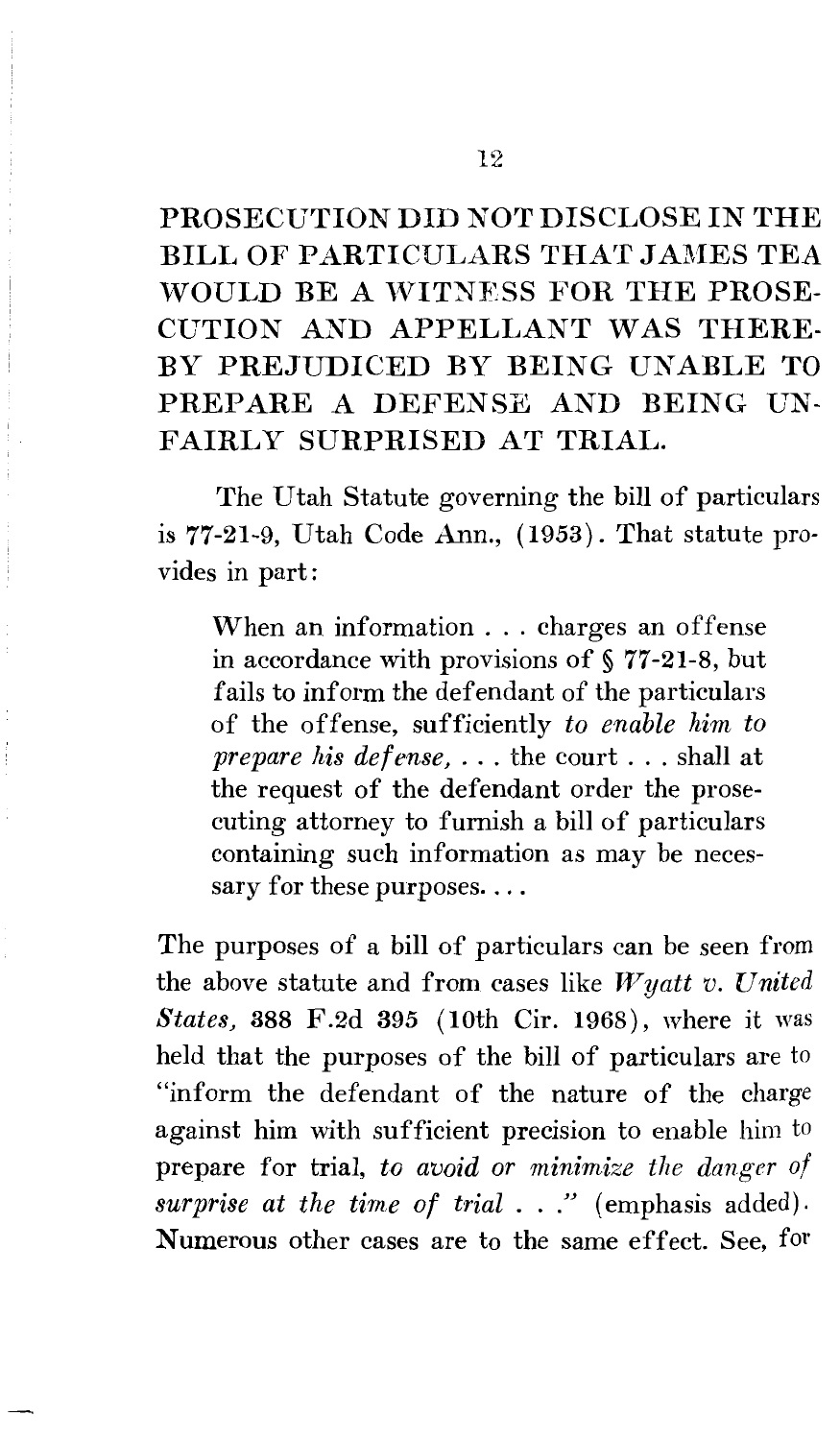example, *United States v. Leach,* 427 F.2d 1107 (1st Cir. 1970); *United States v. Sullivan,* 421 F.2d 676 (5th Cir. 1970). Appellant contends that he was not able to prepare his defense to the charge adequately and was unfairly surprised at trial. Had appellant known that James Tea was going to testify he could have been able to meet and challenge his testimony which was to the effect that appellant had borrowed a shotgun shortly before the robbery in question and had returned it shortly thereafter. (R. 91-93) Tea was not sure of the date, but had only been told that was the date by the district attorney. (R. 93) Thus, appellant could have had other evidence to show that that was not the date he borrowed the shotgun. Without the knowledge that Tea was going to testify appellant was unfairly surprised. In *State v. lUoraine,* 25 Utah2d 51, 475 P.2d 831 (1970) this court held that, 475 P.2d at 833, "all that is required in the bill of particulars is to give information of the particulars of the crime charged so as to enable a defendant to prepare his defense thereto." In that case the defendant had made a statement to a hospital guard that implicated him in a crime. This court said that the prosecution is not required to tell the defendant what evidence will be presented to prove the charge. However, appellant's case is necessarily distinguishable from *Moraine*. In that case the district attorney did not know at the time the bill of particulars was prepared of the defendant's statement to the hos